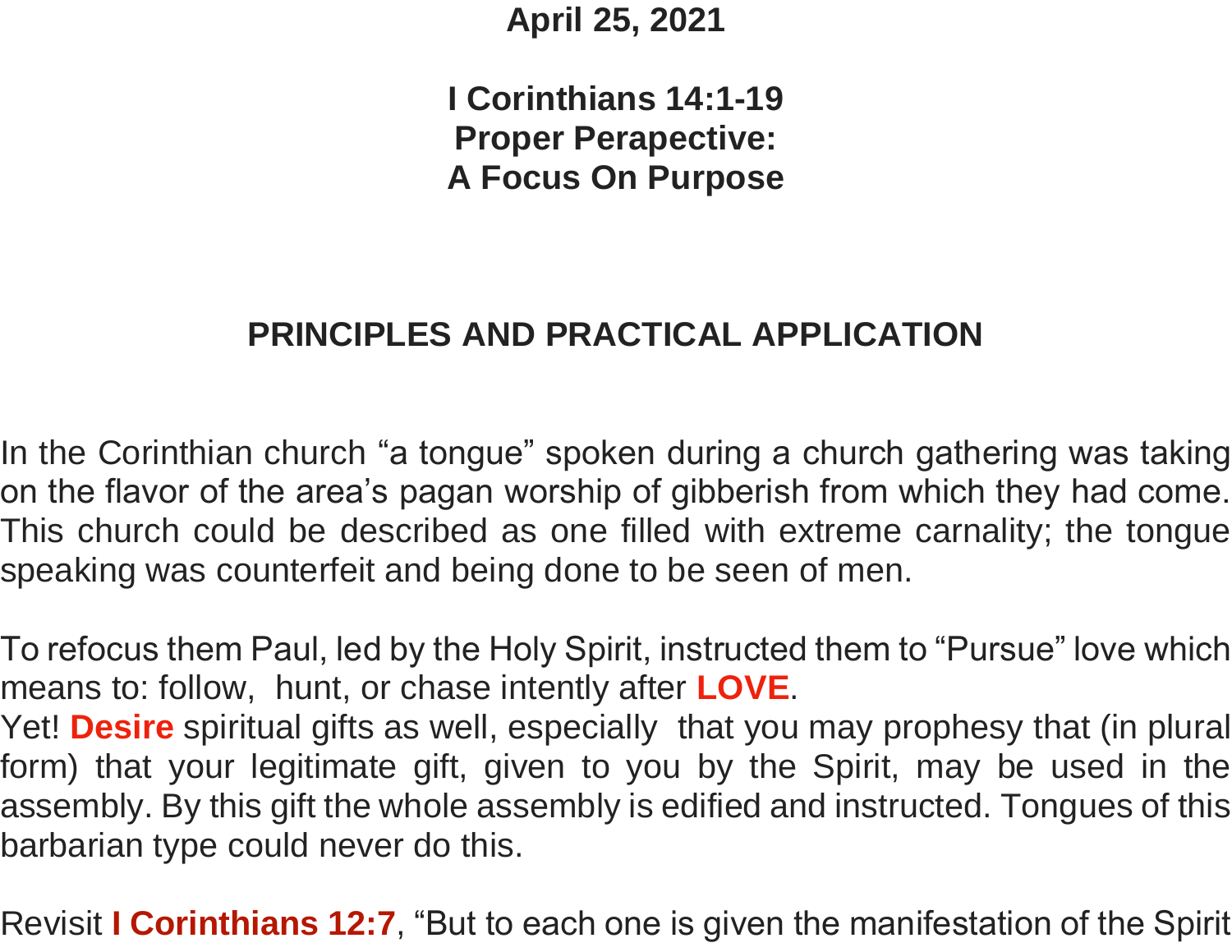for the common good." (NASB)

That no one understood did not matter to them, they desired the attention and excitement along with fulfillment of self-gratification they got from this exercise. These "mysteries" spoken of were to themselves and from themselves and had no meaning to themselves or others, but that was not important. The whole idea was, look at me! They were mimicking the pagans in their area. The purpose of prophesy was to edify, comfort, and encourage by exhortation the church. Not this.

In verses 2 and 4 it states "a tongue." In verse 5, "tongues." The difference is that in verses 2 and 4 he is referring to gibberish and it would not be proper to speak of them speaking in gibberishes! However, in verse five it refers to "tongues" in the plural signifying legitimate languages, therefore, it would be grammatically correct to say that, "I wish that you all spoke" in genuine languages. Take note of this throughout this passage.

The gift of tongues was given as a miraculous sign gift, and it was also communicative. The first instance of this was at Pentecost. This was always a characteristic of genuine tongues. EVERY TRUE MANIFESTATION OF TONGUES AFTER THAT TIME UNTIL THERE CESSATION, WERE UNDERSTANDABLE-EITHER DIRECTLY (**ACTS 2:6**) OR THROUGH AN INTERPRETER, SEE **I CORINTHIANS 14:17**. God did not give two kinds of tongues, one intelligible and the other unintelligible. The Bible speaks of only one gift, whose characteristics and purpose did not change.